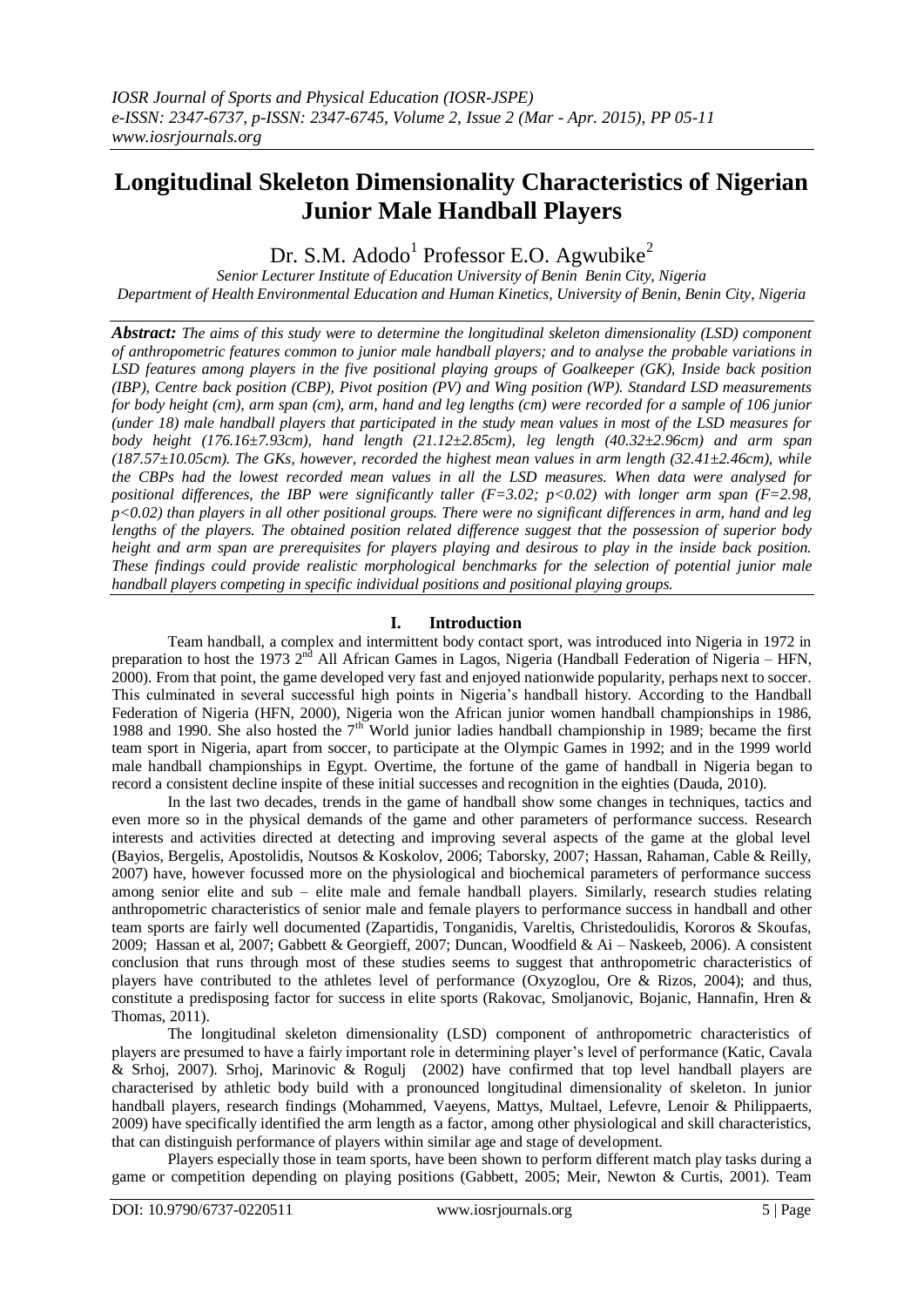positions in handball have generally been classified according to the different tasks and roles individual players perform on the field of play (Acsinte & Alexandru, 2007; Sibila, Vuleta & Pori, 2004). The conventional playing positions in handball, according to Zapartidis, Vareltzis, Gouvali and Kororos (2009), are: back players, wing players, pivots, centre backs and goalkeepers. It is conjectured that a wide range of anthropometric qualities and other predictors of performance success may actually play out to complicate the definition of the ideal somatic composition required of players at different playing positions. The identification of such predisposing anthropometric qualities possessed by players operating at various playing positions becomes important performance considerations.

Generally, as competitions become fierce in modern sports, younger athletes with potentials in anthropometric qualities, a wide range of skills and abilities and other parameters of performance success are usually in demand as gladiators in the sports arena (Zapartidis, Tonganidis et al, 2009). Therefore, evaluating a young athlete's anthropometric qualities and other parameters of performance success may likely give an insight into the player's quality and ability to specialise early in different playing positions. This may also form the basis for determining the player's potential for development, trainability, and promotion to higher levels of participation. Thus far, studies identifying players' anthropometric characteristics and those reporting differences in relation to playing positions are rare in Nigeria. There is, therefore, no a priori reason to suggest that the anthropometric, and any other performance variables for that matter, have specific relationship with excellence in handball performance at different playing positions as it affects the game in Nigeria. Some light may therefore be shed on this problem by identifying the anthropometric characteristics of Nigerian junior male handball players in different playing positions. It seems necessary as a first step, to determine the longitudinal skeleton dimensionality (LSD) components of anthropometric characteristics of Nigerian junior male handball players in relation to playing positions so as to better point out talents for selection, training and development.

The main aim of the study, therefore, was to verify whether the longitudinal skeleton dimensionality component of anthropometric characteristics possessed by Nigerian junior male handball players are distinguishable according to basic playing positions. Specifically, the study was designed to:

- i. identify the longitudinal skeleton dimensionality component of anthropometric characteristics common to junior male handball players; and
- ii. analyse the probable variations in longitudinal skeleton dimensionality component of anthropometric characteristics of players in relation to basic playing positions.

## **II. Methods**

#### **Samples**

The total study sample consisted of 106 junior (mean age of 18 years  $\pm$  6 months) male handball players selected from 7 out of the 15 state under 18 (U18) male handball teams that competed at the 2012 National U18 Handball Championships in Nigeria. The 7 state teams were selected on the basis of their ranking/performance at the championships. The selected players were assigned to the playing positions they regularly occupy in their respective teams and these include: 17 goalkeepers; 34 inside back players; 14 centre back players; 15 pivot players; and 26 wing players.

#### **Variables**

Experts (Katic, Cavala & Srhoj, 2007; Katic, 2003) have classified anthropometric attributes on the basis of the presumed existence of four morphological dimensions, namely: Longitudinal Skeleton Dimension (LSD); Transverse Skeleton Dimension (TSD); Absolute Voluminosity of Body (AVB); and Subcutaneous Fatty Tissues (SFT). Five LSD variables were selected for measurement on the basis of previous publications, research (Cavala, Rogulj, Srhoj, Srhoj & Katic, 2008) and relevance to the game of handball. The variables are: Body height (cm), arm span (cm), arm, hand and leg lengths (cm). Measures obtained from these variables were treated as the dependent variables while the playing positions were treated as the independent variables.

#### **Data Collection**

The researchers and three trained assistants carried out all measurements. The researchers had received the ISAK level 2 training in 2003 and participated in the 2003 Nigeria All African Games Research Project (NAAGReP) in Abuja, Nigeria under Professors J. Hans Ridder and Lateef O. Amusa. The participant's provided signed written consents to participate in the study, according to the research policy of the University of Benin, Nigeria. All measurements were taken on the participant's dominant side (on the right for right-handed players and on the left for the left-handed player). These will ensure that differences caused by continuous use of the dominant side of the body in competition and training does not invalidate the measurement results carried out on the handball court, at the same specified time, and completed in the same order. Participants were required to appear in minimum clothing and thereafter "landmarked".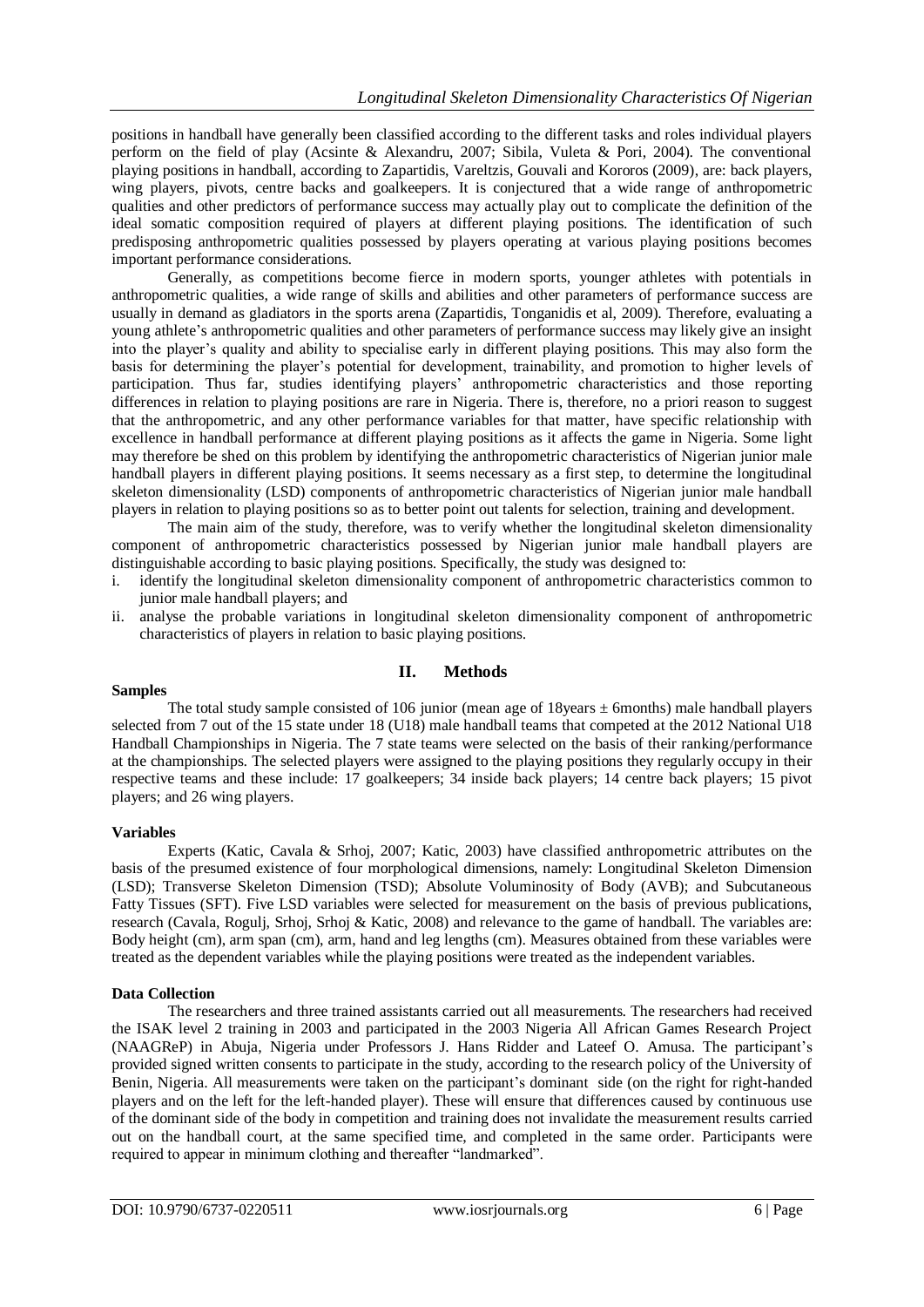Body height was measured on stadiometer (GPM, Serifex, Inc., East Rutherford, New Jersey) while the steel anthropometry tape (Lufkin W606PM, Rosscraft, Surrey, UK) was used to measure arm span. Arm length (acromiale – radiale) and hand length (midstylion – dactylion) were measured using Campbell 20 large sliding calliper with A – P branches (Rosscraft, Surrey, UK) and segmometer (Rosscraft, Surrey, UK) respectively. The Martin type Siber – Hegner GPM anthropometer (GPM, Serifex, East Rutherford, USA) was used to measure leg or tibial length (tibial – mediale). All measurements were taken to the nearest 0.1cm. These instruments have been previously validated in different research settings and population (Ingebrigsten & Jefferys, 2012; Cavala et al, 2008; Katic, Grgantov & Jurko, 2006). However, the instruments were frequently calibrated prior to use and the standard techniques for measurements recommended by the International Society for the Advancement of Kinanthropometry (ISAK) was adopted. Sufficiently high intra – class correlation coefficient (r) of 0.98, 0.98, 0.95, 0.96 and 0.96 with corresponding technical error of measurement (TEM) of 0.2%, 0.3%, 0.5%, 0.3% and 0.2% were obtained for the LSD measures of height, arm span, arm, hand and leg lengths respectively.

#### **Statistical Analysis**

Data were analysed using standard descriptive statistics (mean, standard deviation) to present the characteristics of the subjects for all variables. The differences in LSD attributes of players according to playing positions were established using the univariate Analysis of Variance (ANOVA). The scheffe post hoc test was used to test for sources of significant ANOVA differences. The 5% level of probability ( $p < 0.05$ ) was chosen to represent statistical significance. All statistical operations were conducted using the IBM version 20 of the statistical package for social sciences (SPSS).

### **III. Results**

The descriptive statistics (mean, SD) of the longitudinal skeleton dimensionality (LSD) aspect of anthropometrics for all junior male handball players are presented in Table1. The results of the univariate analysis of variance of the LSD for players in specific playing positions are also presented in Table1 and in box plots depicted in figures  $i - v$ .

|                                       | All male<br>junior<br>players<br>$(n=106)$<br>Mean<br>SD |  | <b>Playing Positions</b>                                                                     |  |                                                                                |  |                                                                          |   |     |
|---------------------------------------|----------------------------------------------------------|--|----------------------------------------------------------------------------------------------|--|--------------------------------------------------------------------------------|--|--------------------------------------------------------------------------|---|-----|
| LSD<br>Variable                       |                                                          |  | $GK(n=17)$<br>Mean(SD)                                                                       |  | $IBP(n=34)$ CBP(n=14) PV(n=15) WP(n=26)<br>Mean(SD) Mean(SD) Mean(SD) Mean(SD) |  |                                                                          | F | Sig |
| Body                                  |                                                          |  | Height(cm) 173.37 7.3 174.94(5.5) 176.16(7.9) 170.04(7.9) 171.43(7.8) 171.60(5.7) 3.02* 0.02 |  |                                                                                |  |                                                                          |   |     |
| Arm<br>Length $\text{(cm)}$ 31.79 2.2 |                                                          |  |                                                                                              |  |                                                                                |  | 32.41(2.5) 32.16(2.3) 31.00(1.9) 31.57(2.8) 31.44(1.7) 1.23 0.31         |   |     |
| Hand<br>Length $(cm)$ 20.50 1.9       |                                                          |  |                                                                                              |  |                                                                                |  | 20.47(0.9) 21.12(2.9) 20.11(1.3) 20.13(1.4) 20.13(1.2) 1.44 0.23         |   |     |
| Leg<br>Length $\text{(cm)}$ 39.64 2.6 |                                                          |  |                                                                                              |  | 39.68(2.6) 40.38(3.0) 38.64(2.5)                                               |  | 38.83(2.4) 38.92(2.1) 1.99 0.10                                          |   |     |
| Arm<br>Span(cm) 184.38 9.6            |                                                          |  |                                                                                              |  |                                                                                |  | 187.32(8.6) 187.57(10.1) 179.82(9.0) 181.56(10.9) 182.35(7.3) 2.98* 0.02 |   |     |

| Table 1: Descriptive Longitudinal skeleton dimensions of body height, arm length, hand length, leg length |
|-----------------------------------------------------------------------------------------------------------|
| and arm span of junior male handball players and differences among playing positions.                     |

#### **GK= Goalkeeper; IBP=Inside Back Players; CBP = Centre Back Players; PV= Pivot Players; WP=Wing Players. \* =Significant Mean difference at 0.05;**

The findings showed that the inside back players (IBP) had higher mean  $(x \pm SD)$  values in most of the longitudinal skeleton dimensions of body height (176.16  $\pm$  7.93)cm, hand length (21.12  $\pm$  2.85)cm, leg length  $(40.32 \pm 2.96)$ cm and arm span  $(187.57 \pm 10.05)$  cm. The goalkeepers (GK), however, recorded highest mean (x  $\pm$  SD) values in the arm length (32.41  $\pm$  2.46) cm. The center back players (CBP) had the lowest recorded mean  $(x \pm SD)$  values in all the measured anthropometric LSD. Generally, significant statistical differences were found for body height (F = 3.02; P < 0.02) and arm span (F = 2.98; P<0.02) as shown in Table1. The significant results are buttressed by the box plots in figures i and v in contrast to box plots in figures (ii), (iii), and (iv) that were non-significant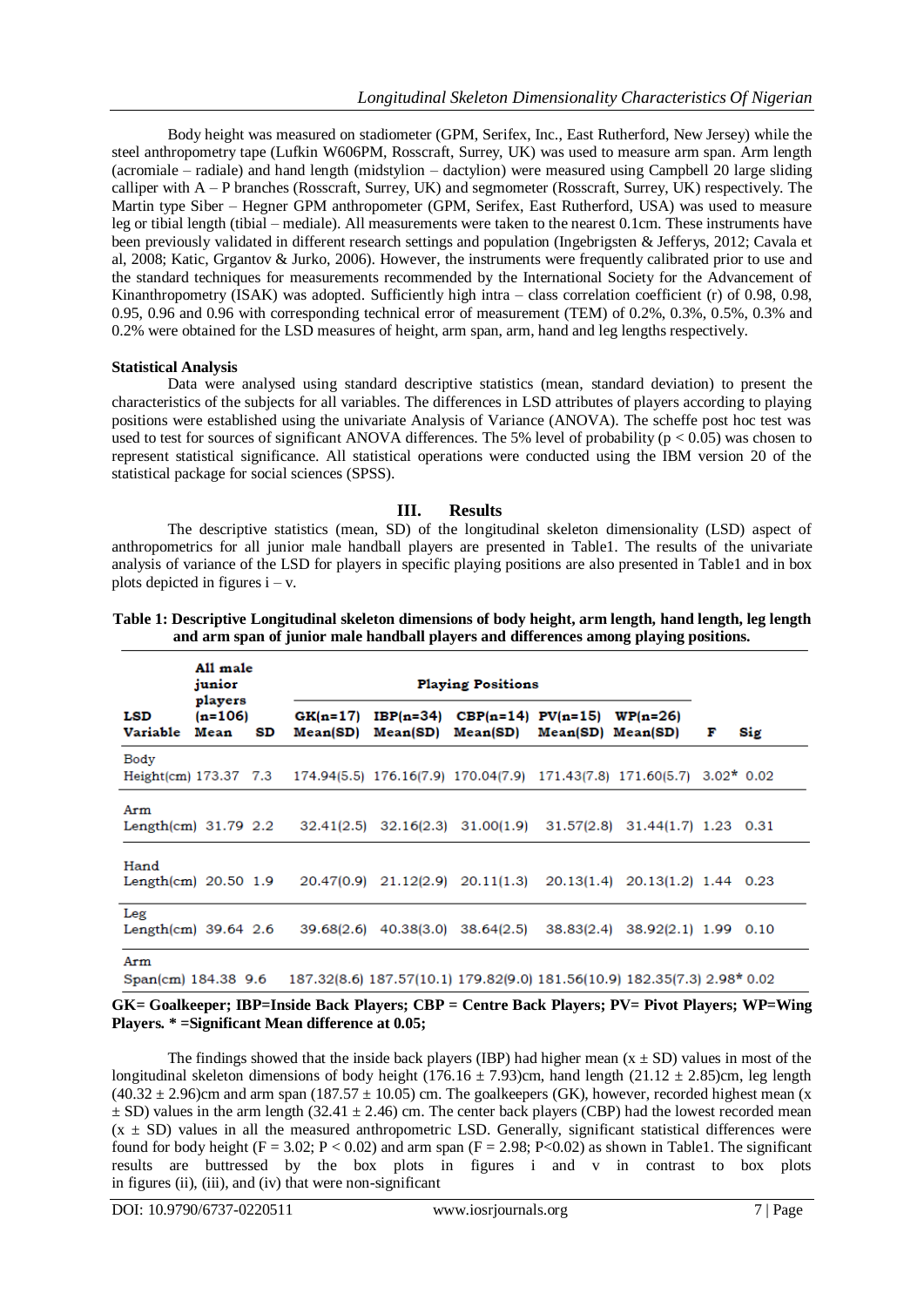To confirm the possible direction of these significant differences in body height and arm span, the Scheffé multiple post hoc comparisons of mean differences were performed. The results of these comparisons summarised in Table 2, showed that the mean difference in body height between the inside back players (IBP) and the centre back players (CBP) as well as the mean difference in arm span between the IBP and CBP were statistically significant at  $p < 0.022$  and  $p < 0.044$  respectively. This implied that the IBP seem sufficiently endowed in body height and arm span than other players.



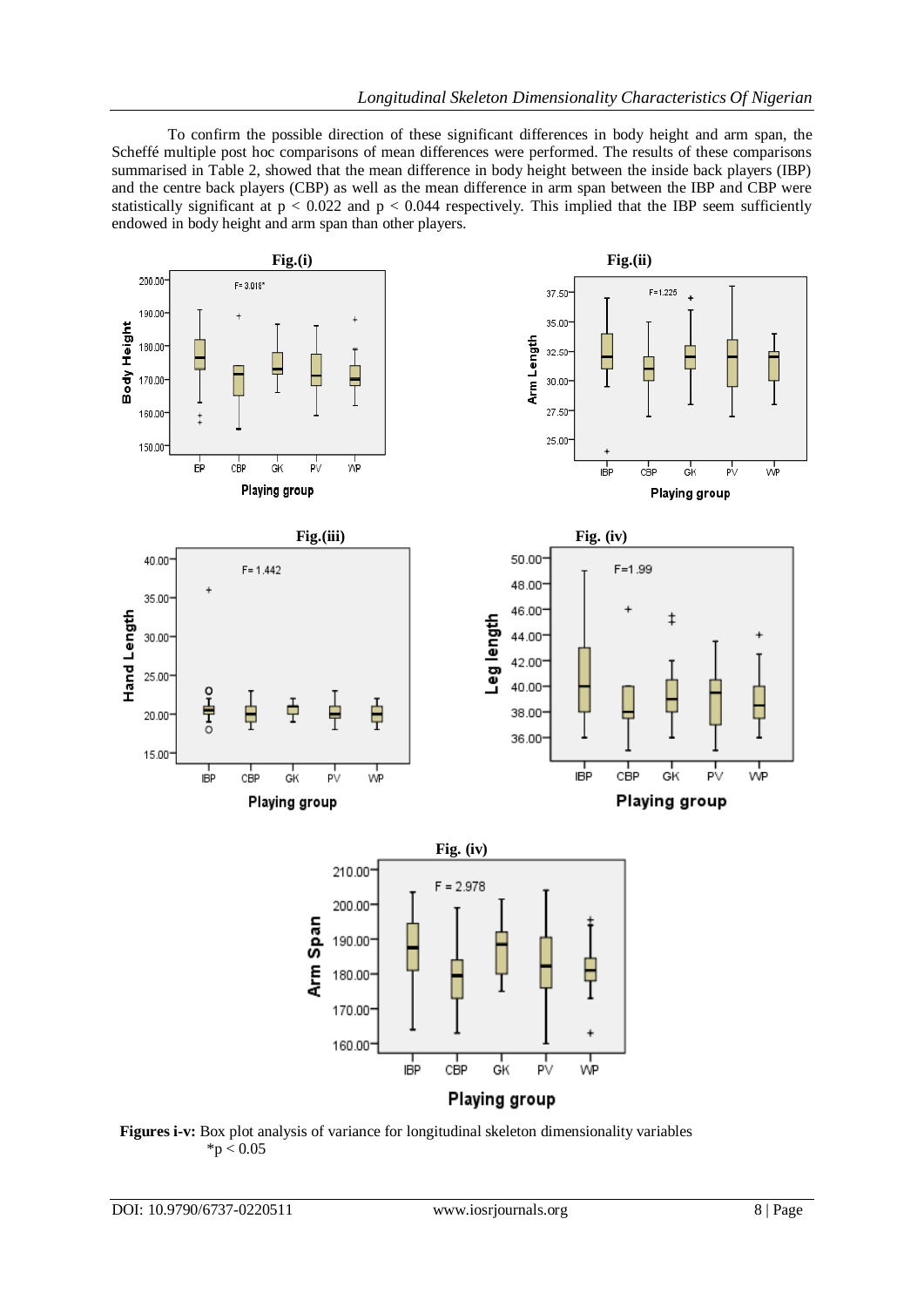| <b>LSD</b><br>Variable | Playing<br><b>Positions</b><br>$\mathbf{(I)}$ |   | Playing<br>Positions<br>$(\mathbf{J})$ | Mean<br>difference<br>$(I-J)$ | <b>Standard</b><br>error<br>SЕ | Sig.<br>(P-value) |
|------------------------|-----------------------------------------------|---|----------------------------------------|-------------------------------|--------------------------------|-------------------|
|                        | <b>IBP</b>                                    |   | <b>CBP</b>                             | 6.126                         | 2.240                          | $0.022*$          |
|                        | <b>IBP</b>                                    | - | GК                                     | 1.221                         | 2.095                          | 0.987             |
|                        | <b>IBP</b>                                    |   | PV                                     | 4.728                         | 2.186                          | 0.329             |
| Body                   | <b>IBP</b>                                    |   | WP                                     | 4.566                         | 1.838                          | 0.195             |
| height                 | CBP                                           |   | GК                                     | $-4.906$                      | 2.546                          | 0.451             |
|                        | <b>CBP</b>                                    |   | PV                                     | $-1.398$                      | 2.621                          | 0.991             |
|                        | <b>CBP</b>                                    |   | WP                                     | $-1.560$                      | 2.338                          | 0.978             |
|                        | GK                                            |   | PV                                     | 3.508                         | 2.499                          | 0.741             |
|                        | GK                                            |   | WP                                     | 3.345                         | 2.200                          | 0.679             |
|                        | PV                                            | ۰ | WP                                     | $-0.163$                      | 2.287                          | 1.000             |
|                        | <b>IBP</b>                                    |   | CBP                                    | 7.752                         | 2.927                          | $0.044*$          |
|                        | <b>IBP</b>                                    |   | GК                                     | 0.250                         | 2.738                          | 1.000             |
|                        | <b>IBP</b>                                    |   | PV                                     | 6.014                         | 2.857                          | 0.357             |
| Arm                    | <b>IBP</b>                                    |   | WP                                     | 5.247                         | 2.401                          | 0.322             |
| Span                   | <b>CBP</b>                                    | ۰ | GK                                     | $-7.502$                      | 3.326                          | 0.286             |
|                        | CBP                                           |   | PV                                     | $-1.739$                      | 3.425                          | 6.992             |
|                        | <b>CBP</b>                                    |   | WP                                     | $-2.525$                      | 3.055                          | 0.953             |
|                        | GK                                            |   | PV                                     | 5.764                         | 3.265                          | 0.541             |
|                        | GK                                            |   | WP                                     | 4.977                         | 2.875                          | 0.561             |
|                        | PV                                            |   | WP                                     | $-0.786$                      | 2.988                          | 0.999             |

**Table 2: Scheffé multiple post-hoc comparisons of mean difference for body height and arm span**

\* Mean difference is significant

## **IV. Discussion**

The Nigerian junior male handball players of the present study may be described as shorter in height (173.4cm) in comparison to the under 18/19 players in 2003 (188.7cm) and 2004 (188.2cm) European and 2007 (186.4cm) world handball championships respectively as reported by Taborsky (2007a). Ibnzianten, Poblador, Leiva, Gomez, Viana, Nogueras and Lando (2002) also reported an average height of 189.96cm for Spanish junior male handball players. The Nigerian junior male players, however, had greater LSD values for arm span (184.4  $\pm$  9.6cm) than the value of 179.28  $\pm$  7.2 cm reported by Raja (2011) for intercollegiate male handball players of Bharathiar University, Coinbatore, India.

The longitudinal skeleton dimensions of height and arm/leg lengths have been identified as advantageous anthropometric biomarkers of success in playing the game of handball (Taborsky, 2007a). It has also been observed by Taborsky (2007b) that players in handball teams from Africa and Asia were comparatively smaller than majority of players in European teams using the 2007 men's world championship as a point of reference. For now, the results of this study, in comparison to results from other cultures and environments show that Nigerian junior male players may generally be disadvantaged whenever they play opponents who are comparatively taller. To deal with such disadvantage, Tomkinson and Olds (2002) suggested that coaches should deliberately seek and select players that are naturally endowed with tall heights and possess superior features of the other longitudinal skeleton dimensions. The authors also suggested the selection of players that can adapt to identified anthropometric insufficiency by compensating with the development of other skills.

The most striking contrast in anthropometric make – up of handball players in individual playing positions as it concerns LSD were the differences found in body height and arm span. On the average, the IBPs were the tallest, while the goalkeepers were taller than the wing and pivot players. The CBPs were surprisingly the shortest. These results were consistent with the results of other studies for elite male handball players (Sibila, et al, 2004; Chaouachi Brughelli, Levin, Boudhina, Gronin & Chamari, 2009; Srhoj Marinovic, & Rogulj, 2002). The result of this study that showed the CBPs as the shortest is however, contrary to the findings in other studies that reported the WPs (Zapartidis and the proofs (Srhoj etal, 2002) as the shortest. The CBPs have the role of organising and controlling the game from the backline (Zapartidis et al, 2009). Along with the IBPs, the CBPs also form the backline or central defense of a team. They block opponents' shots at goal, shoot over the opponent's defensive wall, have better visual control of the court and cooperate with other players, especially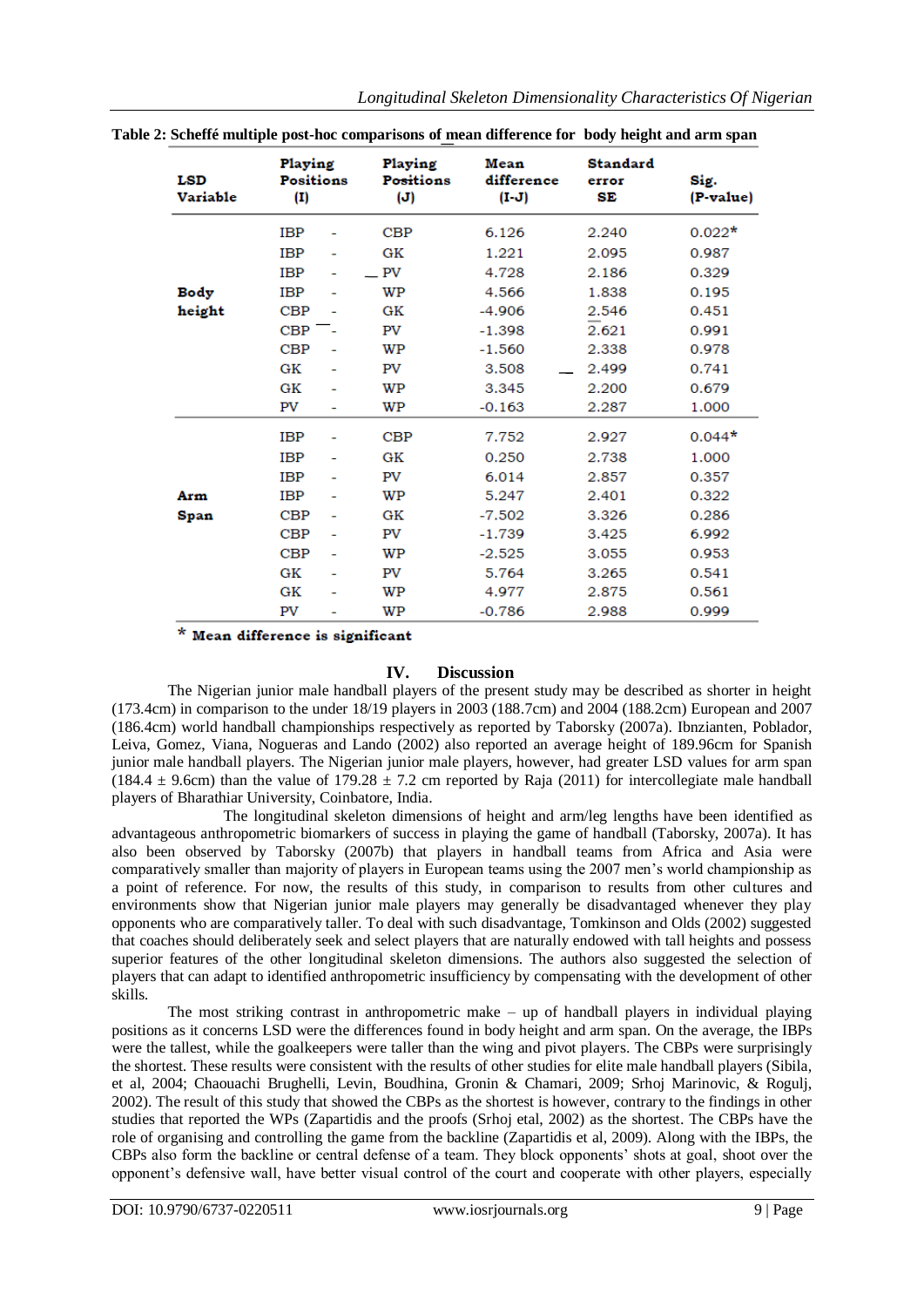the pivot and wing players (Ohnjec, Vuleta, Milanovic & Guic, 2003, Srhoj etal, 2002). It was expected therefore, that the CBPs would at least possess similar anthropometric features of LSD as those of the IBPs. This was not the case in this study. This probably could be due to the coaches decision or option to place taller players in the inside back position where most shots at goal are presumed to occur. Furthermore, in a typical 5:1 defence formation, the pivot player (PV) occupies a position on the 9m line, directly in front of the CBP. This, on its own, prevents direct play on the CBP by the opposing backline players.

#### **V. Conclusion**

The results demonstrate that a number of differences in LSD component of anthropometric characteristics exist among the playing positions. Specifically, the IBP had superior mean values in all the measured dimensions. However, body height and arm span were significantly differentiated among the playing positions, with the differences between the IBP and CBP significantly responsible for the observed differences. This seems to suggest that the possession of superior body height and arm span are prerequisites for players playing in the inside back position. On the other hand, arm, hand and leg lengths did not necessarily differentiate players at this level according to playing positions.

This study seems to have provided reference LSD anthropometric values for junior male handball players in Nigeria. These reference values could be compared with age – matched handball players from other continents and cultures. The possession of these LSD components of anthropometric characteristics should constitute fundamental benchmarks for the selection of potential junior male handball players in Nigeria with a view to a better development of youth sports in general and handball in particular.

#### **References**

- [1]. Acsinte, A. & Alexandru, E. (2007). Physical condition in high performance team handball. EHF web periodical, downloaded from the World Wide Web on October 10, 2012[, http://activities.eurohandball.com](http://activities.eurohandball.com/)
- [2]. Bayios, I.A., Bergeles, N.K., Apostolidis, N.G., Noutsos, K.S. & Koskolou, M.N. (2006). Anthropometric, body composition and somatotype differences of Greek elite female basketball, volleyball and handball players. Journal of Sports Medicine and Physical Fitness; 46(2): 271 – 280.
- [3]. Cavala, M., Rogulj, N., Srhoj, V., Srhoj, L. & Katic, R. (2008). Bio-motor structures in elite female handball players according to performance and position. Collegiums Antropologicium. 32(4): 1355-1361.
- [4]. Chaouachi, A., Brughelli, M., Levin, G., Boudhina, N., Cronin, J. & Chamari, K. (2009). Anthropometric, physiological and performance characteristics of elite team handball players. Journal of Sports Science, 27(2): 151 – 157.
- [5]. Dauda, Y. (2010). President's remark. Programme of events for the National under 18 and 21 handball boys and girls championship. Minna. (31<sup>st</sup> July-7<sup>th</sup> August).
- [6]. Duncan, M.J., Woodfield, L. & Ai-Nakeeb, Y. (2006). Anthropometric and physiological characteristics of junior elite volleyball players. British Journal Sports Medicine, 40: 649 – 651. Downloaded from the internet via [http://bjsm.bmj.com](http://bjsm.bmj.com/) on October 25, 2010.
- [7]. Gabbett, T. & Georgieff, B. (2007). Physiological and anthropometric characteristics of Australian junior national, state and novice volleyball players. Journal of Strength and Conditioning Research, 21(3): 902 – 908.
- [8]. Gabbett, T.J. (2005). A comparison of physiological and anthropometric characteristics among playing positions in junior rugby league players. British Journal of Sports Medicine, 39: 675 – 680.
- [9]. Handball Federation of Nigeria (2000). Programme of events for Malta Guinness National Handball League Championship, Owerri, 17-27 May.
- [10]. Handball Federation of Nigeria (2000). Programme of events for the National under 18 and 21 handball boys and girls Championship Minna  $(31<sup>st</sup> July-7<sup>th</sup> August)$ .
- [11]. Hasan, A.A., Rahaman, J.A., Cable, N.T. & Reilly, T. (2007). Anthropometric profile of elite male handball players in Asia. Biology of Sports,  $24(1)$ ,  $3 - 12$ .
- [12]. Ibnzianten, A., Poblador, M.S., Leiva, A., Gomez, J.R., Viana, B., Nogueras, F.G. & Lancho, J.C. (2002). Body composition in 10 14 year old handball players. European Journal of Anatomy, 6(3): 153 – 160.
- [13]. Ingebrigtsen, J., & Jeffreys, I. (2012). The relationship between speed, strength and jumping abilities in elite junior handball players. Serbian Journal of Sports Sciences. 6(3): 83:88
- [14]. ISAK (2001). International standards for anthropometric assessment. Published by the International Society for the Advancement of Kinanthropometry (ISAK).
- [15]. Katic, R. (2003). Identification of biometer structures as a precondition for programming kinesiology education in children aged 7-9 years. Collegiums Antropologicium, 27(1), 351-360.
- [16]. Katic, R., Cavala, M. & Srhoj, V. (2007). Biomotor structures in elite female handball players. Collegiums Antropologicum, 31(3), 795 – 801.
- [17]. Katic, R., Grgantov, Z. & Jurko, D. (2006). Motor structures in female volleyball players aged 14 17 according to technique quality and performance. Collegiums Antropologicium. 30(1): 103 – 112.
- [18]. Meir, R., Newton, R. & Curtis, E. (2001). Physical fitness qualities of professional rugby league football players: Determination of positional differences. Journal of Strength and Conditioning Research, 15: 450 – 458.
- [19]. Mohammed, H., Vaeyens, R., Matthys, S., Multael, M., Lefevre, J., Lenoir, M. & Philippaerls, R. S. (2009). Anthropometric and performance measures for the development of talent identification model in youth handball. Journal of Sports Sciences 27(3), 257- 266.
- [20]. Ohnjec, K., Vuleta, D., Milanovic, D. & Gruic, I. (2003). Performance indicators of teems at the 2003 world handball championship for women in Croatia. Kinesiology,  $40(1)$ :  $69 - 79$ .
- [21]. Oxyzoglou, N., Ore, G. & Rizos, S. (2004). Differences in anthropological characteristics and explosive power and lower limbs of Greece and Serbian high level handball players. Proceedings of the  $3<sup>rd</sup>$  International Conference on Management. Downloaded from the internet on October 10, 2010 vi[a http://user.sch.gr/oxyzoglou](http://user.sch.gr/oxyzoglou)